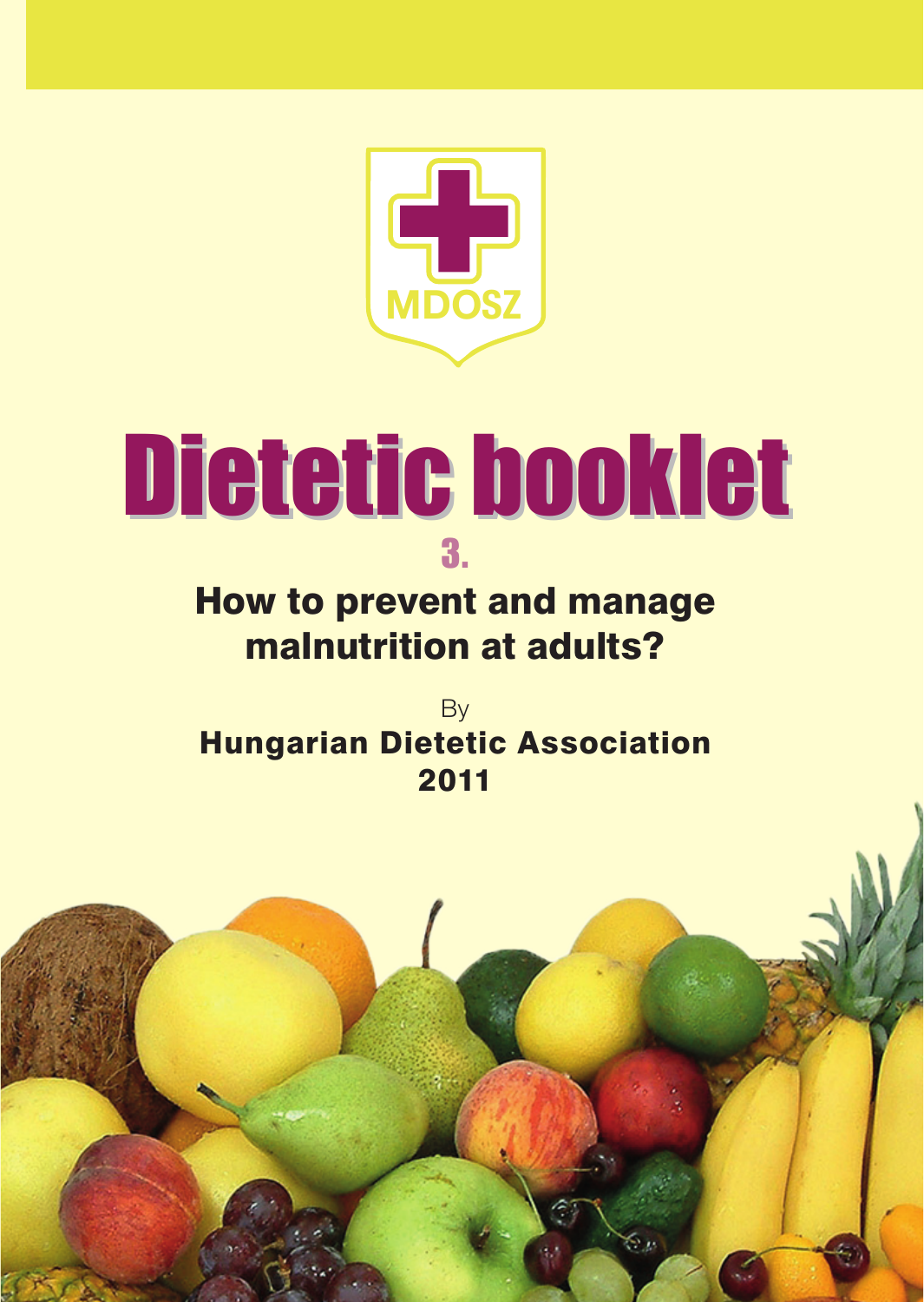## Dietetic booklet Dietetic booklet Dietetic booklet Dietetic booklet

### HOW TO PREVENT AND MANAGE MALNUTRITION AT ADULTS

### **handout for dietitians and health care professionals**

### **Nutrition is a basic human right**

Hunger and malnutrition are unacceptable in a world that has both the knowledge and the resources to end this human catastrophe!

Nutrition, whether in terms of food or of health is fundamental in the life of each individual, group and people on this earth!

### **The goal of this brochure**

This brochure intends to serve as a sample to all the health care institutions and their professionals (doctors, dietitians etc.) to develop how to prevent and manage malnutrition.

### **Definition of malnutrition**

A state of nutrition in which a deficiency, excess or imbalance of energy, protein, and other nutrients causes measurable adverse effects on tissue (shape, size, composition), function and clinical outcome.

### **Prevalence of malnutrition**

Up to 5% of the population in EU is malnourished Prevalence of malnutrition in hospital setting ranges from 20 to 50 %

### **Cost of malnutrition**

Expensive, costing Europe around Euro 171 billion / year

### **Role of the dietetian**

In their professional practice dietitian apply national and international guidelines and use clinical pathways to improve nutritional health.

Dietitians utilise all forms of nutritional therapy from normal food to artificial clinical nutrition and facilitate the transition from one form of the therapy to another. The provision of nutritional therapy in an effective and safe manner through the appropriate use of food and prescribing nutritional supplements has demonstrated substantial cost savings.

### **Consequences of malnutrition**

Malnutrition is frequently undetected and untreated causing a wide range of adverse consequences. Some adverse effects of malnutrition include:

- **IMPA Impaired immune responses increasing risk of infection**
- Reduced muscle strength and fatigue
- Reduced respiratory muscle function resulting in increased difficulties in breathing and expectoration (in turn increasing the risk of chest infection and respiratory failure)
- **E** Impaired thermoregulation (predisposed to hypothermia)
- **IMPA IMPAIRED WOULD HEALTH IMPAIRED** Impaired wound healing and delayed recovery from illness
- **Apathy, depression and self-neglect**
- Increased risk of admission to hospital and length of stay increased healthcare cost
- **Poor libido, fertility, pregnancy outcome and mother child interactions**

### **DIFFERENCE BETWEEN SCREENING AND ASSESSMENT OF NUTRITIONAL STATUS**

**Nutritional screening:** A process to identify an individual who may be malnourished or at risk for malnutrition to determine if a detailed nutrition assessment is indicated.

Nutrition Screening is considered to be the first step to identify patients who may be at nutritional risk or potentially at risk of malnutrition. In addition this screening process provides opportunity for the patient's ability to eat and drink safely to be assessed.

This aspect of the screening would encompass the following areas:

- **·** Unintentional weight loss:
- Body Mass Index calculated from measured weight and height;
- **A**nnetite:
- Ability to eat difficulties in swallowing, assistance required, level of hydration;
- Additional stress factor type of surgery/injury, disease process.

Nursing / health care, medical staff, which is completed/stand ready when a patient is admitted to hospital. As part of this process patients should be weighed, assessed for any recent weight loss and ability to eat evaluated.

**Nutritional assessment** is considered as more detailed, more specific and a more in-depth evaluation of nutritional status usually conducted by an expert, such as dietitian.

### **NUTRITION CARE PROCESS (NCP) / 4 STEPS**

The Nutrition Care Process is a systematic approach to providing high quality nutrition care. The NCP consists of four distinct, interrelated steps:

**1. Nutritional Assessment:** The dietitian collects and documents information such as food or nutrition-related history; biochemical data, medical tests and procedures; anthropometric measurements, nutrition-focused physical findings and client history.

**2. Diagnosis:** Data collected during the nutrition assessment guides the dietitian in selection of the appropriate nutrition diagnosis (i.e., naming the specific problem).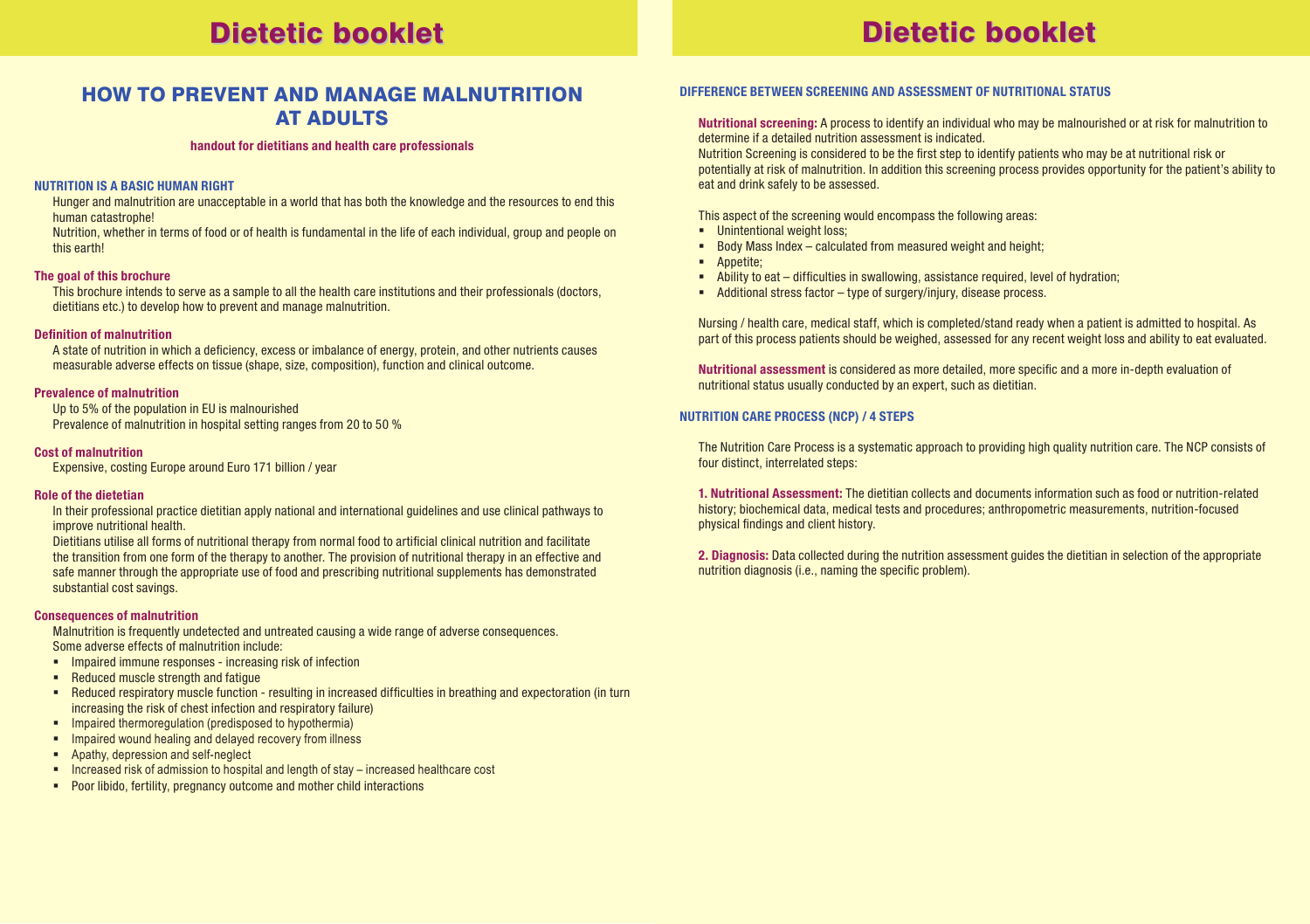### Dietetic booklet Dietetic booklet Dietetic booklet Dietetic booklet

**3. Intervention:** The dietitian then selects the nutrition intervention that will be directed to the root cause (or etiology) of the nutrition problem and aimed at alleviating the signs and symptoms of the diagnosis. Consulting with nutrition support service

**4. Monitoring / Evaluation:** The final step of the process is monitoring and evaluation, which the dietitian uses to determine if the patient/client has achieved, or is making progress toward, the planned goals.

### **NUTRITION INTERVENTION DECISION TREE**



### **NUTRITION TEAM / Nutrition Support Service**

An interdisciplinary group which may include physicians, dietitians, nurses, , pharmacists, and/or other healthcare professionals with expertise in nutrition who manage the provision of nutrition support therapy.

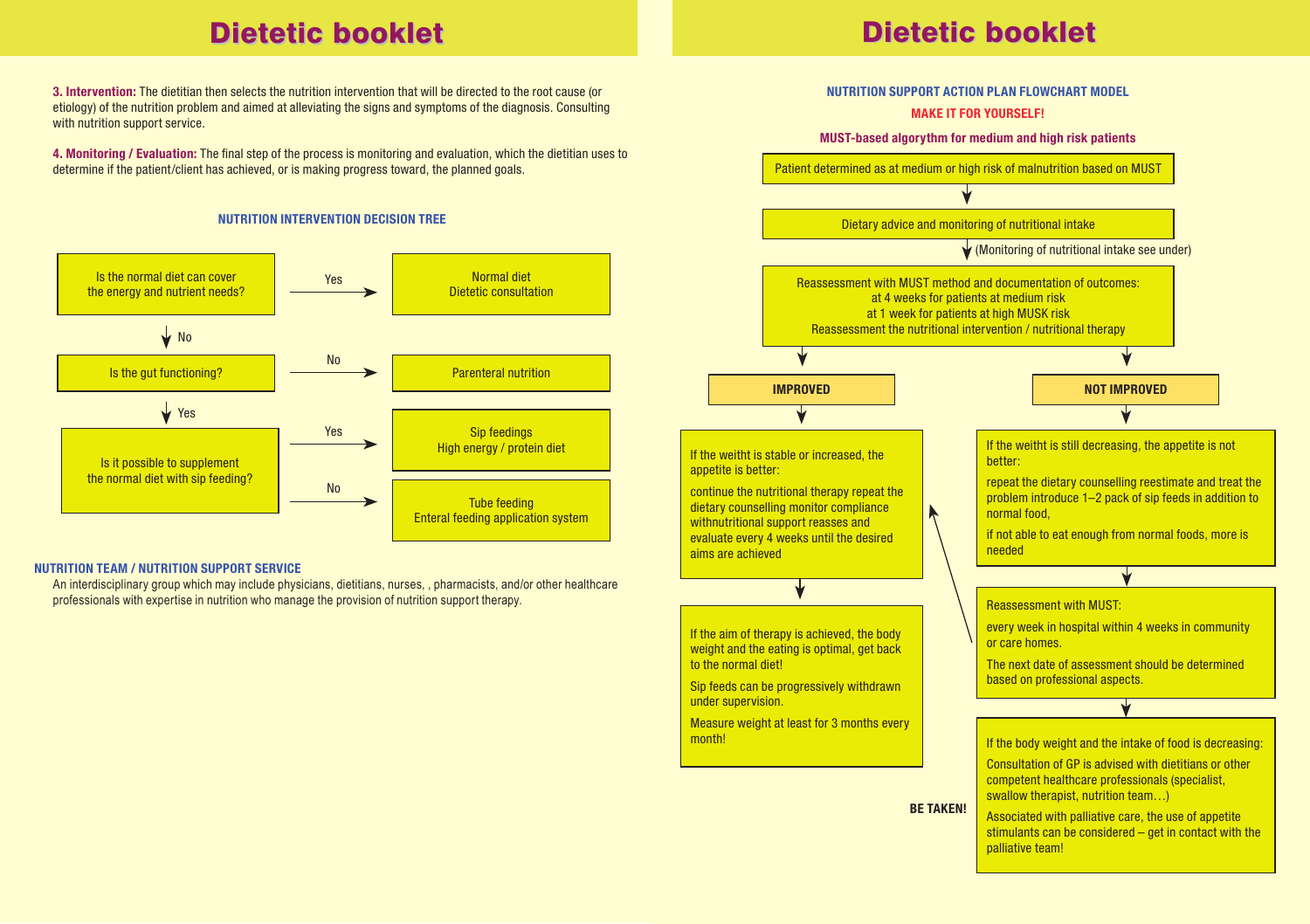## Dietetic booklet Dietetic booklet Dietetic booklet Dietetic booklet

### **Medium- or high risk category Continuous follow-up of the nutritional status and food intake**

- The patient has to inform its physician about the outcomes of screening.
- The nurse should note its observations regarding the daily amount of the patient's consumed food with pictograms in the documentation at every shift, at least 4 days following.
- = patient has eaten only two-thirds of food served
- = patient has eaten less, than half of food served
- $-$  On the  $4<sup>th</sup>$  day after the screening, measure again the bodyweight of the patient!
- In case, there is a causeless decrease in the bodyweight of the patient and the amount of food, he consumed during four days is less, than half of the food served, the nurse should advice detailed nutritional assessment to the physician and the dietitian.

### **SIP AND ENTERAL TUBE FEEDING FORMULAS**

### **Non disease specific enteral formulas**

|                                                 | <b>Sip feeding</b>                                                                                                                                       | <b>Tube feeding</b>                                                                |
|-------------------------------------------------|----------------------------------------------------------------------------------------------------------------------------------------------------------|------------------------------------------------------------------------------------|
| <b>Standard</b><br>(~100 kcal / 100 ml)         | Fibre free:<br>Fresubin original drink                                                                                                                   | Fibre free:<br>Nutrison, Isosource<br>With fibre:<br>Nutrison multifibre           |
| <b>High Energy</b><br>(~150 kcal / 100 ml)      | Fibre free:<br>Ensure plus, Nutridrink,<br>Fresubin energy drink<br>With fibre:<br>Ensure plus fibre                                                     | Fibre free:<br><b>Nutrison Energy</b><br>With fibre:<br>Nutrison energy multifibre |
| <b>Very High Energy</b><br>(~200 kcal / 100 ml) | Fibre free:<br>Ensure Twocal, Fresubin 2 kcal drink,<br>Resource 2.0<br>With fibre:<br>Resource $2.0 +$ fibre, Fresubin 2 kcal<br>fibre drink, MediDrink |                                                                                    |

### **Disease specific enteral formulas**

|                                                                | <b>Sip feeding</b>              | <b>Tube feeding</b>                                                                |
|----------------------------------------------------------------|---------------------------------|------------------------------------------------------------------------------------|
| <b>Diabetes</b>                                                | Diasip, Diben drink, Glucerna   | <b>Nutrison Advanced Diason, Diben</b>                                             |
| <b>Respiratory failure</b>                                     | Pulmocare                       |                                                                                    |
| <b>Liver disease</b>                                           | <b>Fresubin Hepa</b>            |                                                                                    |
| <b>IBD</b><br>- amino acid based<br>- cow's milk protein based | Elemental<br><b>Modulen IBD</b> |                                                                                    |
| <b>Decubitus</b>                                               | Cubitan                         | <b>Nutrison Advanced Cubison</b>                                                   |
| <b>Osteoporosis</b>                                            | <b>Nutridrink protein</b>       |                                                                                    |
| <b>Intensive therapy</b>                                       |                                 | Survimed OPD, Nutrison Advanced,<br>Protison, Nutrison Protein plus<br>multi fibre |
| <b>Dysphagia</b>                                               | <b>Nutilis</b>                  |                                                                                    |
| <b>Immuno nutrition</b>                                        | <b>Oral Impact</b>              | Reconvan                                                                           |
| <b>Kidney disease</b>                                          | Nepro                           |                                                                                    |

| <b>Nutrient moduls</b> |                   |  |
|------------------------|-------------------|--|
| <b>Carbohydrates</b>   | <b>Fantomalt</b>  |  |
| <b>Protein</b>         | Protifar          |  |
| Fat                    | Calogen, Liquigen |  |
| <b>Dietary fibre</b>   | <b>Stimulance</b> |  |

### **References:**

- 1. Pope John Paul II International Conference on Nutrition, Rome 5 December 1992Volkert D, Berner YN, et al.*: ESPEN Guidelines on Enteral Nutrition: Geriatrics*. Clin Nutr. 2006 Apr; 25(2):330-60.
- 2. Plauth M, Cabré E, et al.*: ESPEN Guidelines on Enteral Nutrition: Liver disease*. Clin Nutr. 2006 Apr;25(2):285-94..
- 3. Weimann A, Braga M et al.*: ESPEN Guidelines on Enteral Nutrition: Surgery including organ transplantation*. Clin Nutr. 2006 Apr;25(2):224-44. Ockenga J, Grimble R et al.: ESPEN Guidelines on Enteral Nutrition: Wasting in HIV and other chronic infectious diseases. Clin Nutr. 2006 Apr;25(2):319-29.
- 4. Lochs H, Dejong C et al.*: ESPEN Guidelines on Enteral Nutrition: Gastroenterology*. Clin Nutr. 2006 Apr;25(2):260-74.
- 5. Arends J, Bodoky G et al.*: ESPEN Guidelines on Enteral Nutrition: Non-surgical oncology*. Clin Nutr. 2006 Apr;25(2):245-59.
- 6. Cano N, Fiaccadori E et al.*: ESPEN Guidelines on Enteral Nutrition: Adult renal failure*. Clin Nutr. 2006 Apr;25(2):295-310.